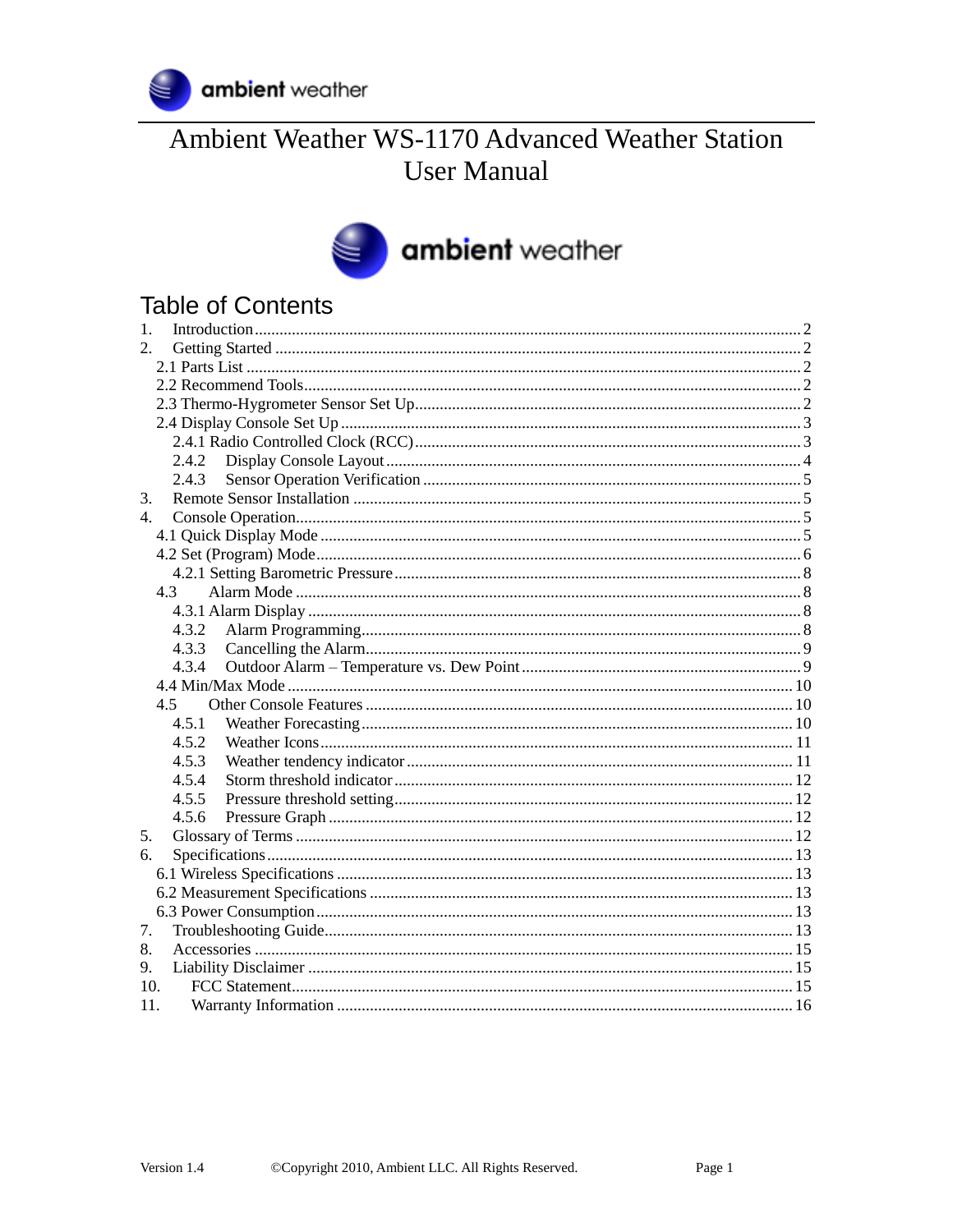

# <span id="page-1-0"></span>**1. Introduction**

Thank you for your purchase of the Ambient Weather WS-1170 Advanced Weather Station with Temperature, Humidity, Barometer and Advanced Forecasting. The following user guide provides step by step instructions for installation, operation and troubleshooting. To download the latest full sized manual and additional troubleshooting tips, please visit:

<http://ambientweather.wikispaces.com/ws1170>

# <span id="page-1-1"></span>**2. Getting Started**

**Note:** The power up sequence must be performed in the order shown in this section (remote transmitter first, Display Console second).

<span id="page-1-2"></span>The WS-1170 weather station consists of a display console (receiver), and a thermo-hygrometer (remote transmitter).

## **2.1 Parts List**

| OTY | <b>Item</b>                                                |  |
|-----|------------------------------------------------------------|--|
|     | Display Console                                            |  |
|     | Frame Dimensions (LxWxH): $7.25 \times 4 \times 1.25$ in   |  |
|     | LCD Dimensions (LxW): $4.25 \times 2.50$ "                 |  |
|     | Thermo-hygrometer transmitter (WH-2) with mounting bracket |  |
|     | Dimensions (LxWxH): $3.5$ " x $2.5$ " x $0.9$ "            |  |

## <span id="page-1-3"></span>**2.2 Recommend Tools**

- Philips precision screwdriver
- Drill for mounting bracket

## <span id="page-1-4"></span>**2.3 Thermo-Hygrometer Sensor Set Up**

**Note:** To avoid permanent damage, please take note of the battery polarity before inserting the batteries.

Remove the battery door on the back of the sensor with a Philips screwdriver (there is only one screw, at the bottom of the unit). Insert two AAA batteries as shown in [Figure 1](#page-2-2) (we recommend lithium batteries for cold weather climates, but alkaline batteries are sufficient for most climates).

Replace the battery door and set screw. Note that the temperature and humidity will be displayed on the LCD display. Looking at the back of the unit from left to right, the polarity is  $(-)$   $(+)$  for the top battery and  $(+)$  (-) for the bottom battery.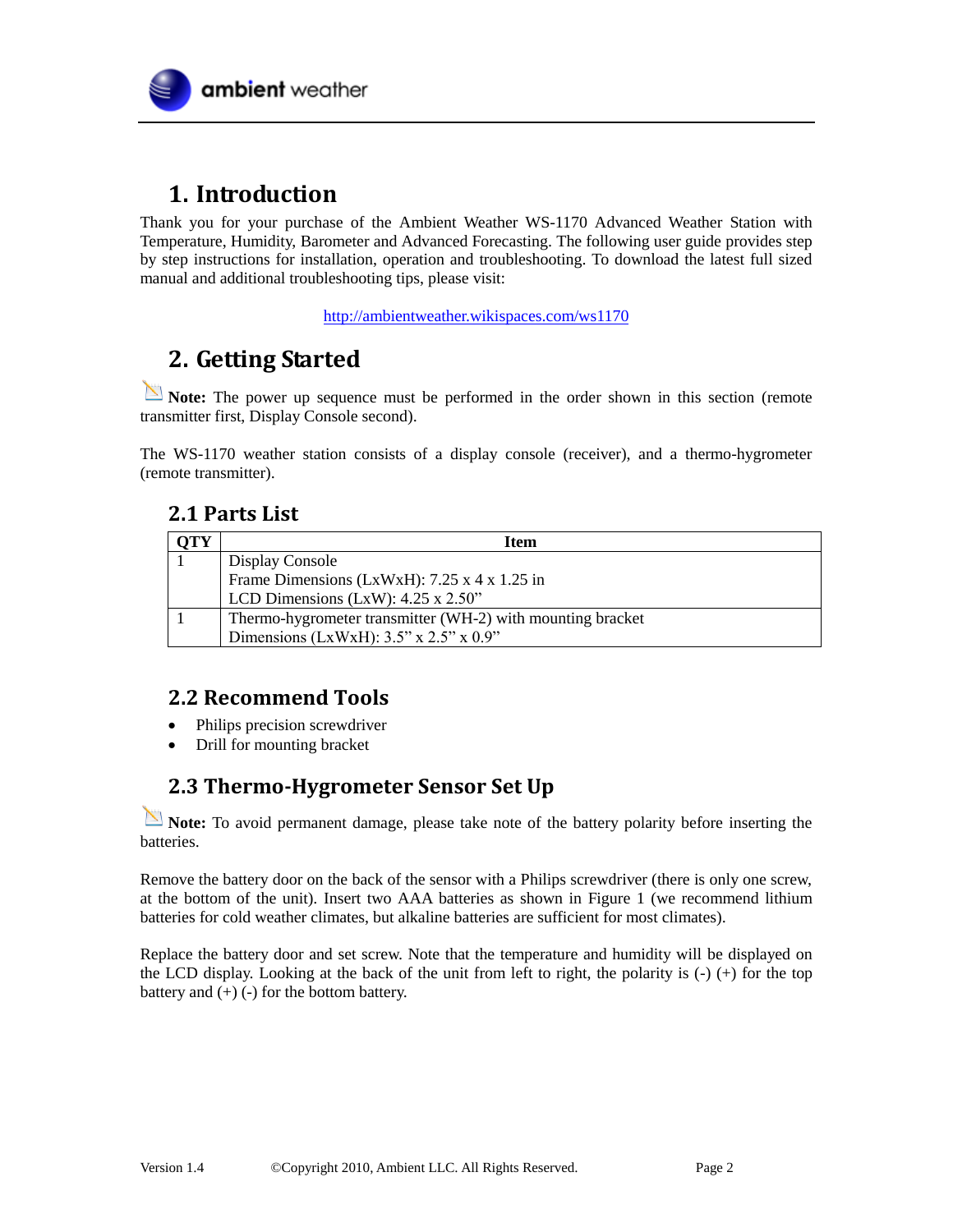



**Figure 1**

## <span id="page-2-2"></span><span id="page-2-0"></span>**2.4 Display Console Set Up**

**Note:** To avoid permanent damage, please take note of the battery polarity before inserting the batteries.

Move the remote thermo-hygrometer at least 10' away from the display console (if the sensor is too close, it may not be received by the display console).

Remove the battery door on the back of the display. Insert three AA (alkaline or lithium, avoid rechargeable) batteries in the back of the display console. Looking at the back of the unit (left to right), the polarity is  $(+)$  (-) for the top battery,  $(-)$  (+) for the middle battery and  $(+)$  (-) for the bottom battery.

The display will beep once and all of the LCD segments will light up for a few seconds to verify all segments are operating properly.

Replace the battery door, and fold out the desk stand and place the console in the upright position.

The console will instantly display indoor temperature, humidity, barometer, tendency, date and time. The outdoor temperature and humidity will update on the display within a few minutes. Do not touch any buttons until the remote sensor reports in, otherwise the remote sensor search mode will be terminated. When the remote sensor data has been received, the console will automatically switch to the normal mode, and all further settings can be performed.

<span id="page-2-1"></span>If the remote does not update, please reference the troubleshooting guide in Section [7.](#page-12-4)

## **2.4.1 Radio Controlled Clock (RCC)**

The RCC is received by the remote sensor and transmitted to the main console to improve reception. After the remote sensor is powered up, the sensor will transmit weather data for 30 seconds, and then the sensor will begin radio controlled clock (RCC) reception. During the RCC time reception period (maximum 10 minutes), no weather data will be transmitted to avoid interference.

If the signal reception is not successful within 1 minute, the signal search will be cancelled and will automatically resume every two hours until the signal is successfully captured. The regular RF link will resume once RCC reception routine is finished. In some locations, RCC reception may take a couple of days to receive the signal.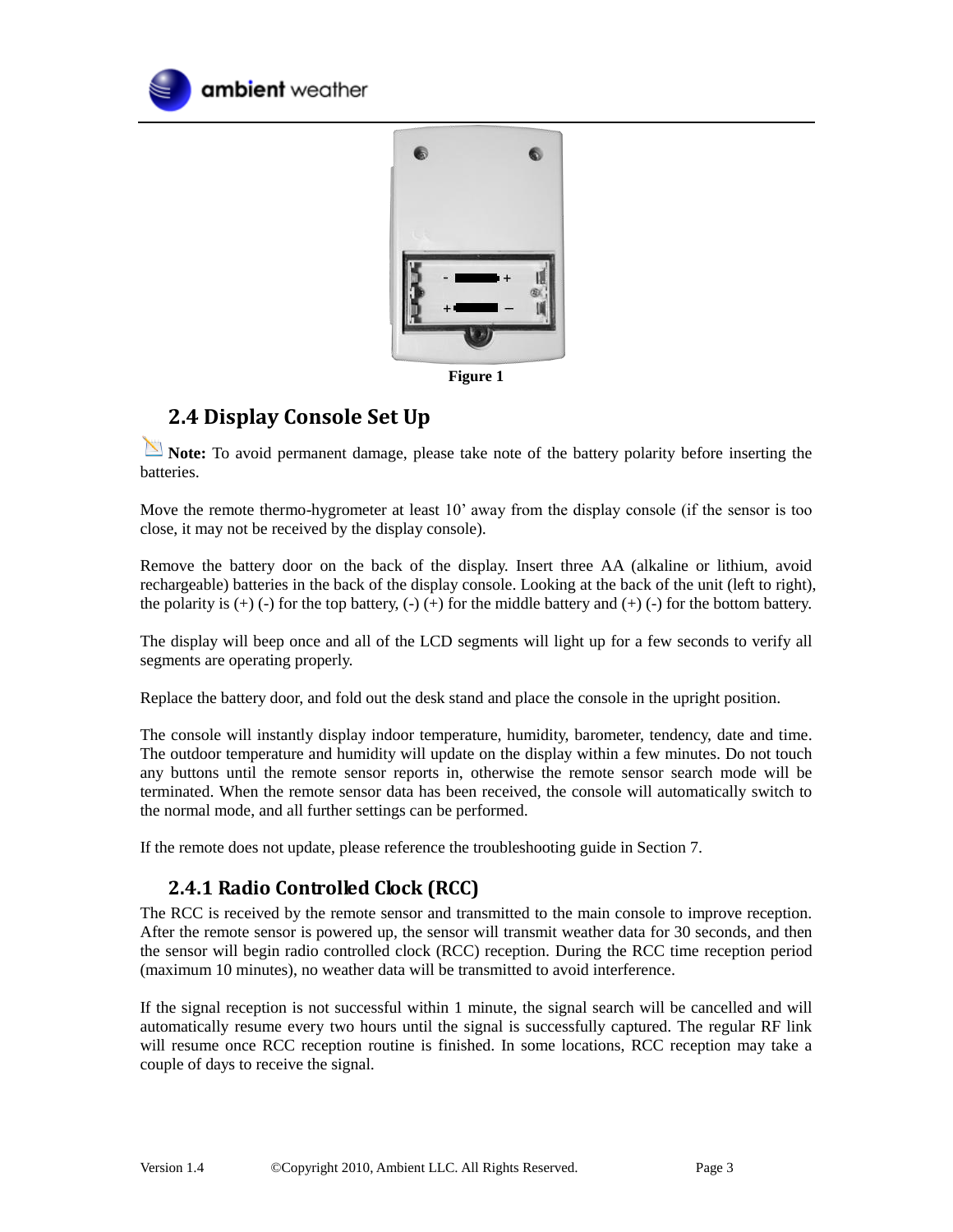

#### <span id="page-3-0"></span>**2.4.2 Display Console Layout**

Note: The following illustration shows the full segments of the LCD for description purposes only and will not appear like this during normal operation.





- 1. DST (daylight savings time)
- 2. WWVB Radio Controlled Time
- Signal
- 3. Time
- 4. Radio Controlled Time icon
- 5. Alarm ON indicator
- 6. Day of week/ time zone
- 7. Date
- 8. Indoor humidity display 9. Indoor temperature and humidity low alarm and high alarm
- 10. Indoor temperature display
- 11. Temperature display units
- 12. Indoor temperature and humidity
- alarm on indicator
- 13. Remote sensor transmit signal
- indicator
- 14. MIN/MAX information
- 15. Dew point temperature display
- 16. Outdoor humidity display
- 17. Outdoor temperature and humidity
- low alarm and high alarm
- 18. Temperature display units
- 19. Outdoor temperature display
- 20. General outdoor alarm icon
- 21. Weather forecast icon
- 22. Weather tendency indicator
- 23. Pressure with 24 hour history graph
- 24. Pressure high alarm
- 25. Pressure low alarm
- 26. Absolute or relative air pressure
- selection
- 27. Barometer air pressure
- 28. Pressure display unit (inHg or hPa)
- 29. Pressure alarm ON indicator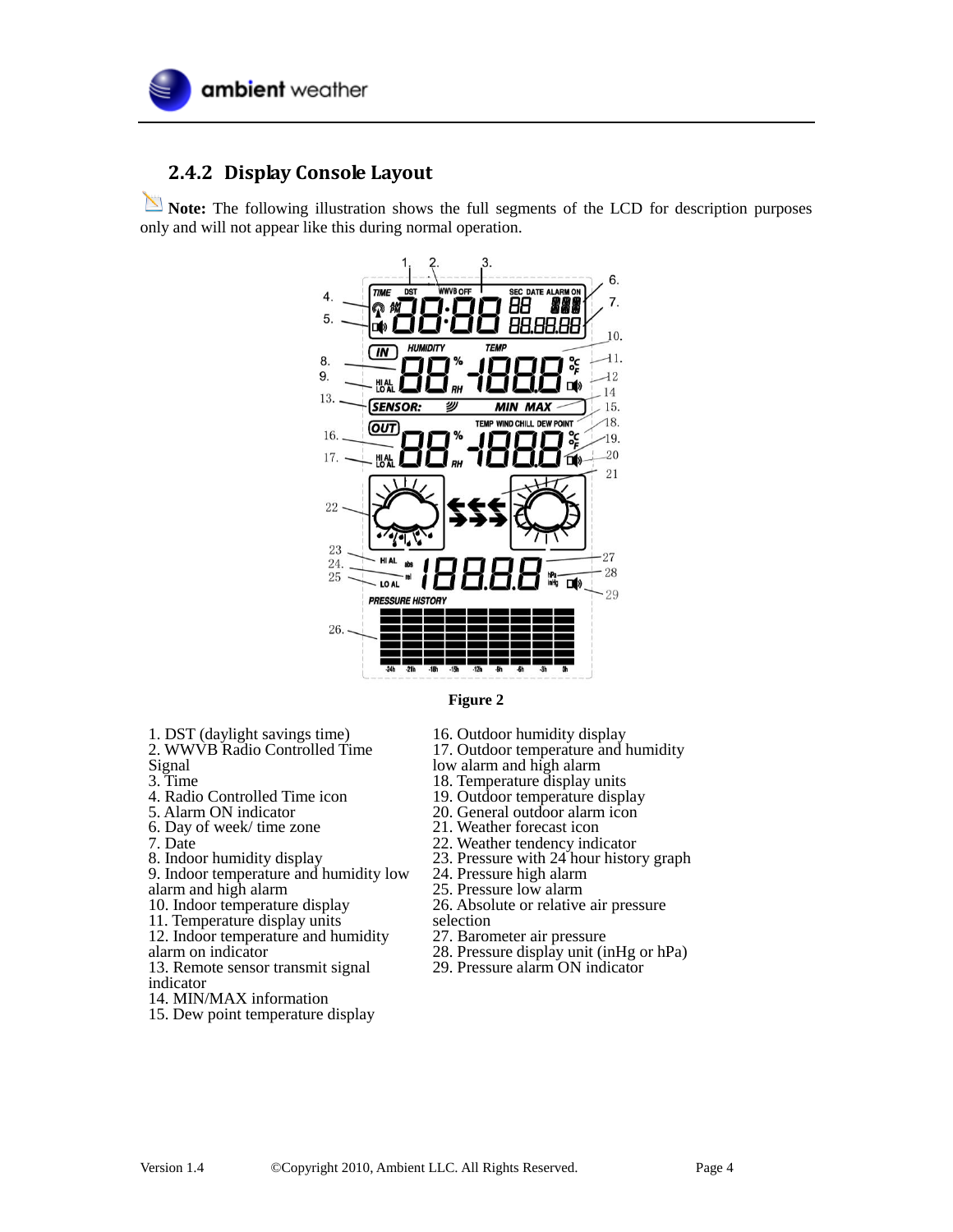

## <span id="page-4-0"></span>**2.4.3 Sensor Operation Verification**

Verify the indoor and outdoor humidity match closely with the console and sensor array in the same location (about 10' apart). The sensors should be within 8% (the accuracy is  $\pm$  4%). Allow about 30 minutes for both sensors to stabilize.

Verify the indoor and outdoor temperature match closely with the console and sensor array in the same location (about 10' apart). The sensors should be within  $4^{\circ}F$  (the accuracy is  $\pm 2^{\circ}F$ ). Allow about 30 minutes for both sensors to stabilize.

# <span id="page-4-1"></span>**3. Remote Sensor Installation**

It is recommended you mount the remote sensor on a north facing wall, in a shaded area. Direct sunlight and radiant heat sources will result in inaccurate temperature readings. Although the sensor is water resistant, it is best to mount in a well protected area, such as an eve.

Use 3 screws to affix the mounting bracket to the wall with a precision scewdriver. Connect the remote sensor to the wall bracket.



# <span id="page-4-2"></span>**4. Console Operation**

**Note:** The console has four keys for easy operation: **SET** key, **ALARM** key, **MIN/MAX** key and **+** key. There are four program modes: Quick Display Mode, Set Mode, Alarm Mode and Min/Max Mode.

Any program mode can be exited at any time by either pressing the **SNOOZE/LIGHT** key, or waiting for the 10-second time-out to take effect (the snooze/light key is on the top of the unit and is labeled SNOOZE/LIGHT).

## <span id="page-4-3"></span>**4.1 Quick Display Mode**

While in Normal Mode, press the **SET** key to enter the Quick Display Mode as follows (once for outdoor temperature and dew point and twice for absolute pressure and relative pressure):

1. **Display Outdoor Temperature and Dew Point**. Press the **MIN/MAX** or **+** key to toggle between outdoor temperature and dew point.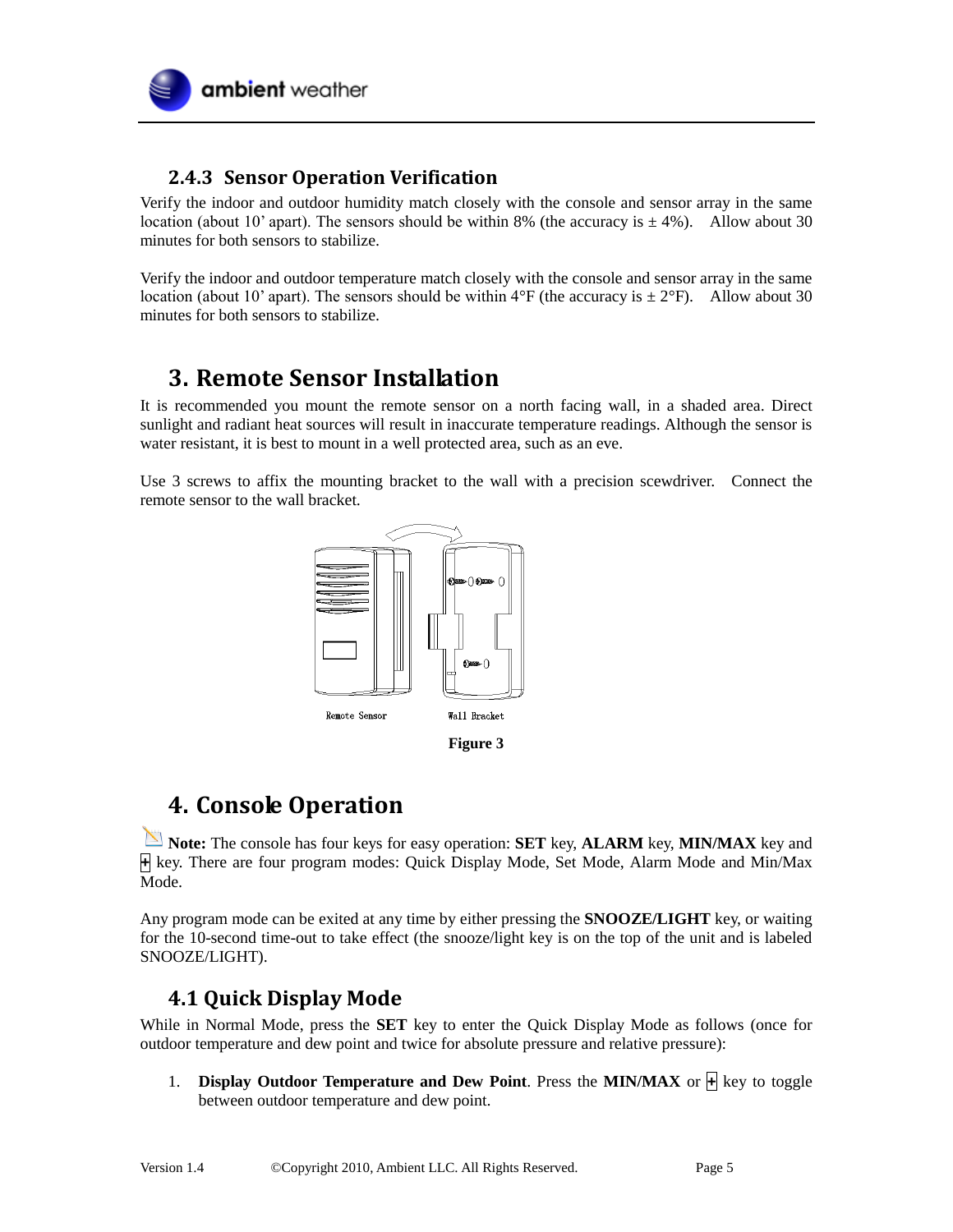

2. **Absolute Pressure and Relative Pressure**. Press the **MIN/MAX** or **+** key to toggle between absolute pressure and relative pressure.

## <span id="page-5-0"></span>**4.2 Set (Program) Mode**

While in Normal Mode, press and hold the **SET** key for at least three seconds to enter the Set Mode. The first setting will begin flashing. You can press the **SET** key again to skip any step, as defined below.

**Note:** In the Set mode, press the  $\frac{1}{2}$  key or **MIN/MAX** key to change or scroll the value. Hold the **+** key or **MIN/MAX** key for 3 seconds to increase/decrease rapidly.

**Note:** Press the **SNOOZE** key (or wait 10 seconds), and the Set Mode will return to Normal Mode.

- 1. **Daylight Savings Time (DST)**. The **DST** (ON or OFF) setting will begin flashing. Press the **+** key to toggle between DST ON and DST OFF.
- 2. **Time Zone Settings**. Press the **SET** key again to adjust the Time Zone (TZ) setting.

Press the  $\frac{1}{2}$  key or **MIN/MAX** key to adjust the time zone from -12 to 12, based on the number of hours from Coordinated Universal Time, or Greenwich Mean Time (GMT).

The following table provides times zones throughout the world. Locations in the eastern hemisphere are positive, and locations in the western hemisphere are negative.

| <b>Hours</b> from | <b>Time Zone</b>                          | <b>Cities</b>              |
|-------------------|-------------------------------------------|----------------------------|
| <b>GMT</b>        |                                           |                            |
| $-12$             | <b>IDLW:</b> International Date Line West |                            |
| $-11$             | NT: Nome                                  | Nome, AK                   |
| $-10$             | AHST: Alaska-Hawaii Standard              | Honolulu, HI               |
|                   | <b>CAT: Central Alaska</b>                |                            |
|                   | HST: Hawaii Standard                      |                            |
| $-9$              | YST: Yukon Standard                       | <b>Yukon Territory</b>     |
| -8                | PST: Pacific Standard                     | Los Angeles, CA, USA       |
| $-7$              | <b>MST: Mountain Standard</b>             | Denver, CO, USA            |
| -6                | <b>CST: Central Standard</b>              | Chicago, IL, USA           |
| $-5$              | <b>EST: Eastern Standard</b>              | New York, NY, USA          |
| -4                | <b>AST: Atlantic Standard</b>             | Caracas                    |
| $-3$              |                                           | São Paulo, Brazil          |
| $-2$              | AT: Azores                                | Azores, Cape Verde Islands |
| $-1$              | WAT: West Africa                          |                            |
| $\Omega$          | <b>GMT: Greenwich Mean</b>                | London, England            |
|                   | WET: Western European                     |                            |
|                   | <b>CET:</b> Central European              | Paris, France              |
| $\mathfrak{D}$    | EET: Eastern European                     | Athens, Greece             |
| 3                 | BT: Baghdad                               | Moscow, Russia             |
| 4                 | $---$                                     | Abu Dhabi, UAE             |
| 5                 | $---$                                     | Tashkent                   |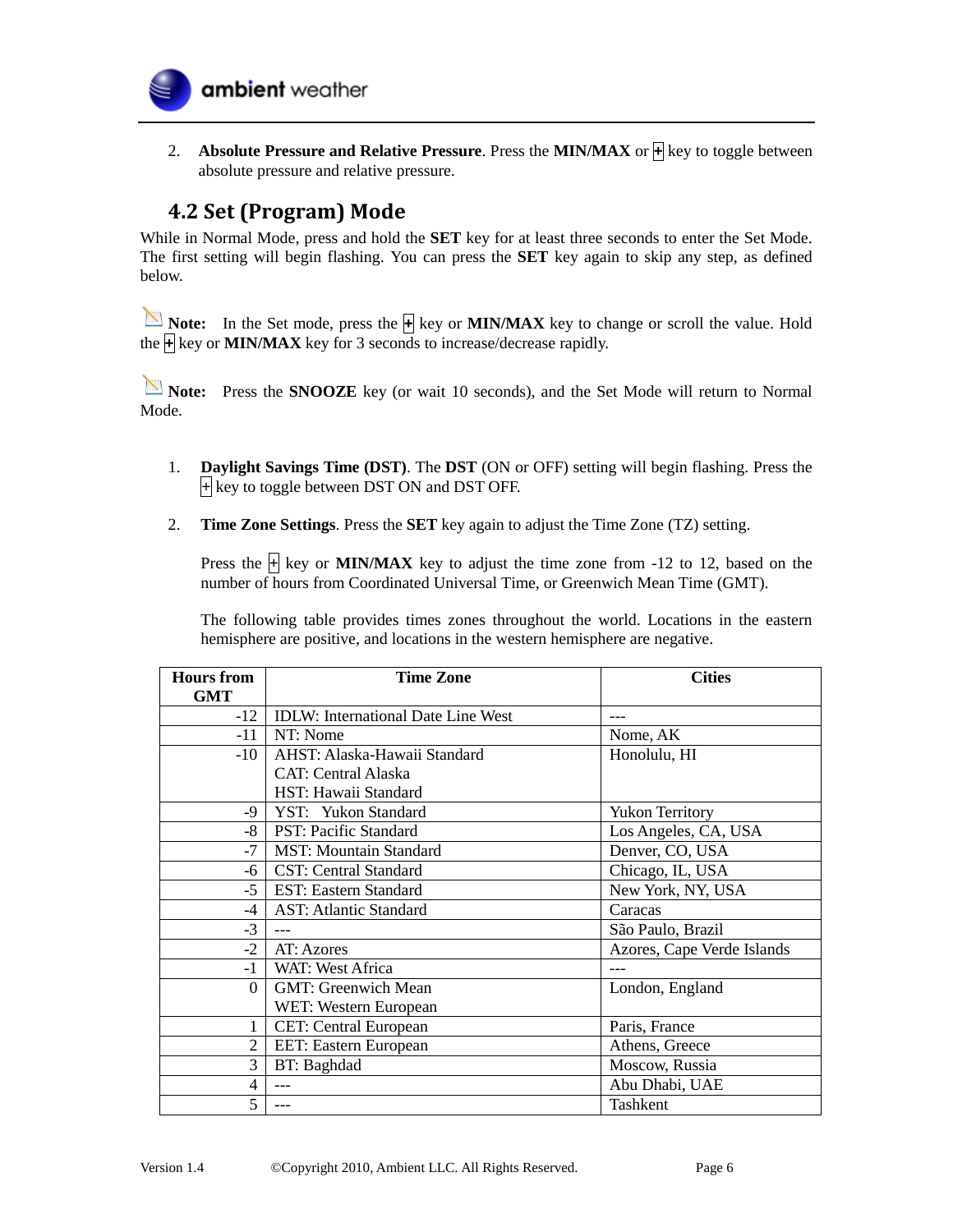

| <b>Hours</b> from<br><b>GMT</b> | <b>Time Zone</b>                          | <b>Cities</b>           |
|---------------------------------|-------------------------------------------|-------------------------|
| b                               |                                           | Astana                  |
| ⇁                               |                                           | Bangkok                 |
| 8                               | CCT: China Coast                          | <b>Bejing</b>           |
| Q                               | JST: Japan Standard                       | Tokyo                   |
| 10                              | GST: Guam Standard                        | Sydney                  |
| 11                              |                                           | Magadan                 |
| 12                              | <b>IDLE:</b> International Date Line East | Wellington, New Zealand |
|                                 | NZST: New Zealand Standard                |                         |

- 3. **12/24 Hour Format**. Press the **SET** key again to adjust the 12/24 hour format setting. Press the **+** key to change between 12 hour and 24 hour format.
- 4. **Change Hour.** Press the **SET** key again to set the hour. Press the **+** key or **MIN/MAX** key to adjust the hour up or down.
- 5. **Change Minute.** Press the **SET** key again to set the minute. Press the **+** key or **MIN/MAX** key to adjust the minute.
- 6. **Change Year.** Press the **SET** key again to set the calendar year. Press the  $\mathbb{H}$  key or **MIN/MAX** key to adjust the calendar year.
- 7. **Change Month.** Press the **SET** key again to set the calendar month. Press the  $\overline{+}$  key or **MIN/MAX** key to adjust the calendar month.
- 8. **Change Day.** Press the **SET** key again to set the calendar day. Press the  $\frac{1}{\sqrt{1}}$  key or **MIN/MAX** key to adjust the calendar day.
- 9. **Temperature Units** (Celsius or Fahrenheit). Press the **SET** key again to toggle the temperature units from Celsius to Fahrenheit.
- 10. **Barometric Pressure Display Units** (hPa or inHg). Press the **SET** key again to toggle the pressure units between hPa or inHg.
- 11. **Relative Pressure Calibration** (default is 29.92 inHg). Press the **SET** key to adjust the relative barometric pressure. Press the  $\frac{1}{2}$  key or **MIN/MAX** key to adjust the relative barometric pressure up or down. Reference **Section [4.2.1 Setting Barometric Pressure](#page-7-0)** for more details on this function.
- 12. **Pressure Threshold Setting** (default level 2). Press the **SET** key again to adjust the pressure threshold setting. Press the  $\overline{+}$  key or **MIN/MAX** key to adjust the pressure threshold up or down. Reference **Section [4.5.5](#page-11-1)** for more details on this function.
- 13. **Storm Threshold Setting** (default level 4). Press the **SET** key again to adjust the storm threshold setting. Press the  $\overline{+}$  key or **MIN/MAX** key to adjust the storm threshold up or down. Reference **Section [4.5.4](#page-11-0)** for more details on this function.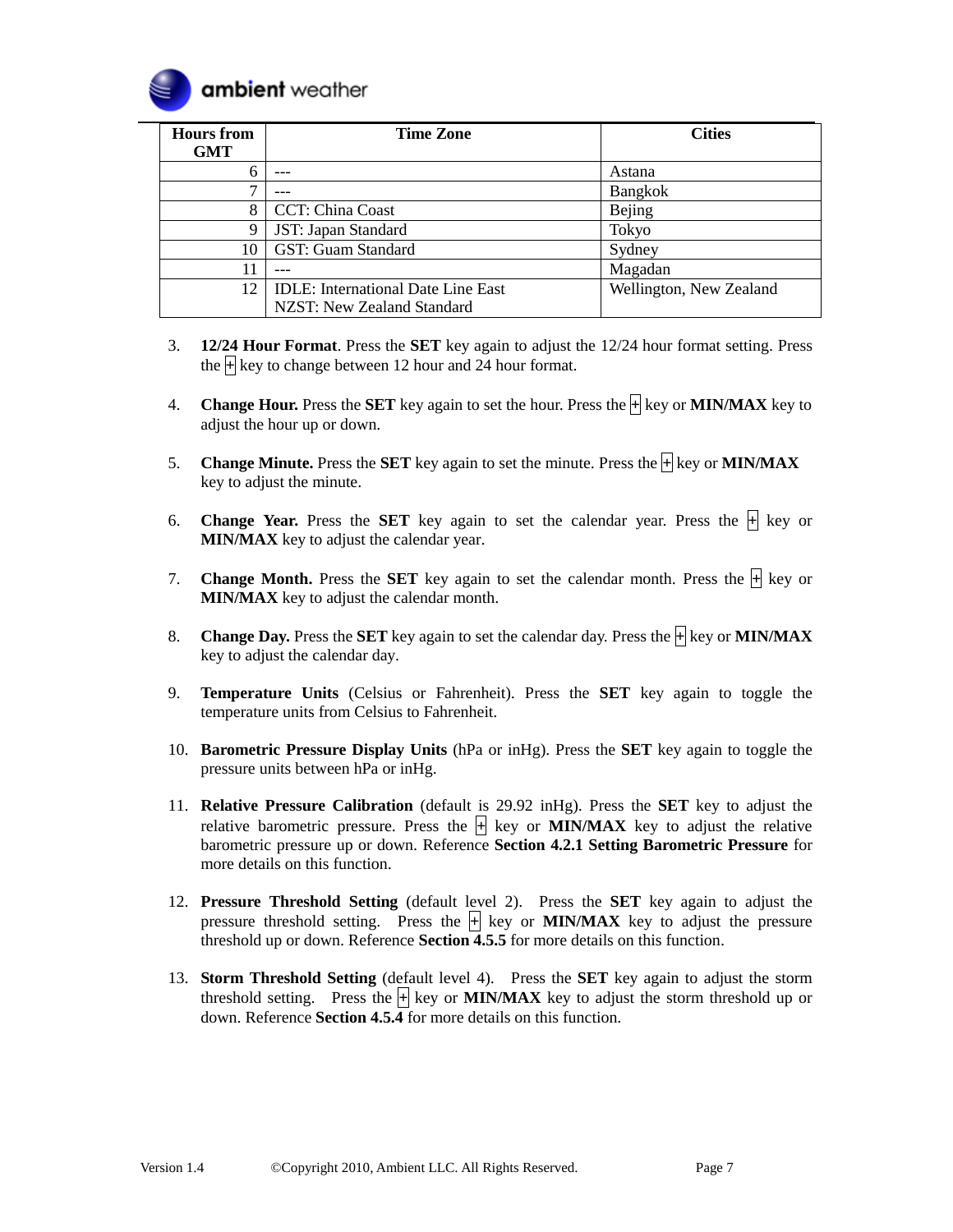

#### **4.2.1 Setting Barometric Pressure**

<span id="page-7-0"></span>The display console displays two different pressures: absolute (measured) and relative (corrected to sea-level).

To compare pressure conditions from one location to another, meteorologists correct pressure to sea-level conditions. Because the air pressure decreases as you rise in altitude, the sea-level corrected pressure (the pressure your location would be at if located at sea-level) is generally higher than your measured pressure.

Thus, your absolute pressure may read 28.62 inHg (969 mb) at an altitude of 1000 feet (305 m), but the relative pressure is 30.00 inHg (1016 mb).

The standard sea-level pressure is 29.92 in Hg (1013 mb). This is the average sea-level pressure around the world. Relative pressure measurements greater than 29.92 inHg (1013 mb) are considered high pressure and relative pressure measurements less than 29.92 inHg are considered low pressure.

To determine the relative pressure for your location, locate an official reporting station near you (the internet is the best source for real time barometer conditions, such as Weather.com or Wunderground.com), and set your weather station to match the official reporting station.

To change the relative pressure is flashing, press the **+** key or **MIN/MAX** key to increase or decrease the relative pressure setting to match the official reporting station.

#### <span id="page-7-1"></span>**4.3 Alarm Mode**

#### <span id="page-7-2"></span>**4.3.1 Alarm Display**

While in Normal Mode, press the **ALARM** key to enter the High Alarm Mode. Press the **ALARM** key again to enter the Low Alarm Mode. Press the **ALARM** key again to return to normal mode (or wait 10 seconds).

**Note:** After entering the **ALARM** mode, the console will display the high and low alarm settings. If the value reads **--.--** (dashes), the alarm is not active.

#### <span id="page-7-3"></span>**4.3.2 Alarm Programming**

While in Alarm Mode, press the **SET** key to set the alarms. The following are high and low alarms:

#### **High Alarm Limits:**

- Time alarm (hour/minute)
- Indoor humidity high alarm
- Indoor temperature high alarm
- Outdoor humidity high alarm
- Outdoor temperature / dew point high alarm
- Pressure high alarm

#### **Low Alarm Limits:**

- In the Low Alarm Mode press the SET key to select the following alarm modes:
- Time alarm (hour/minute)
- Indoor humidity low alarm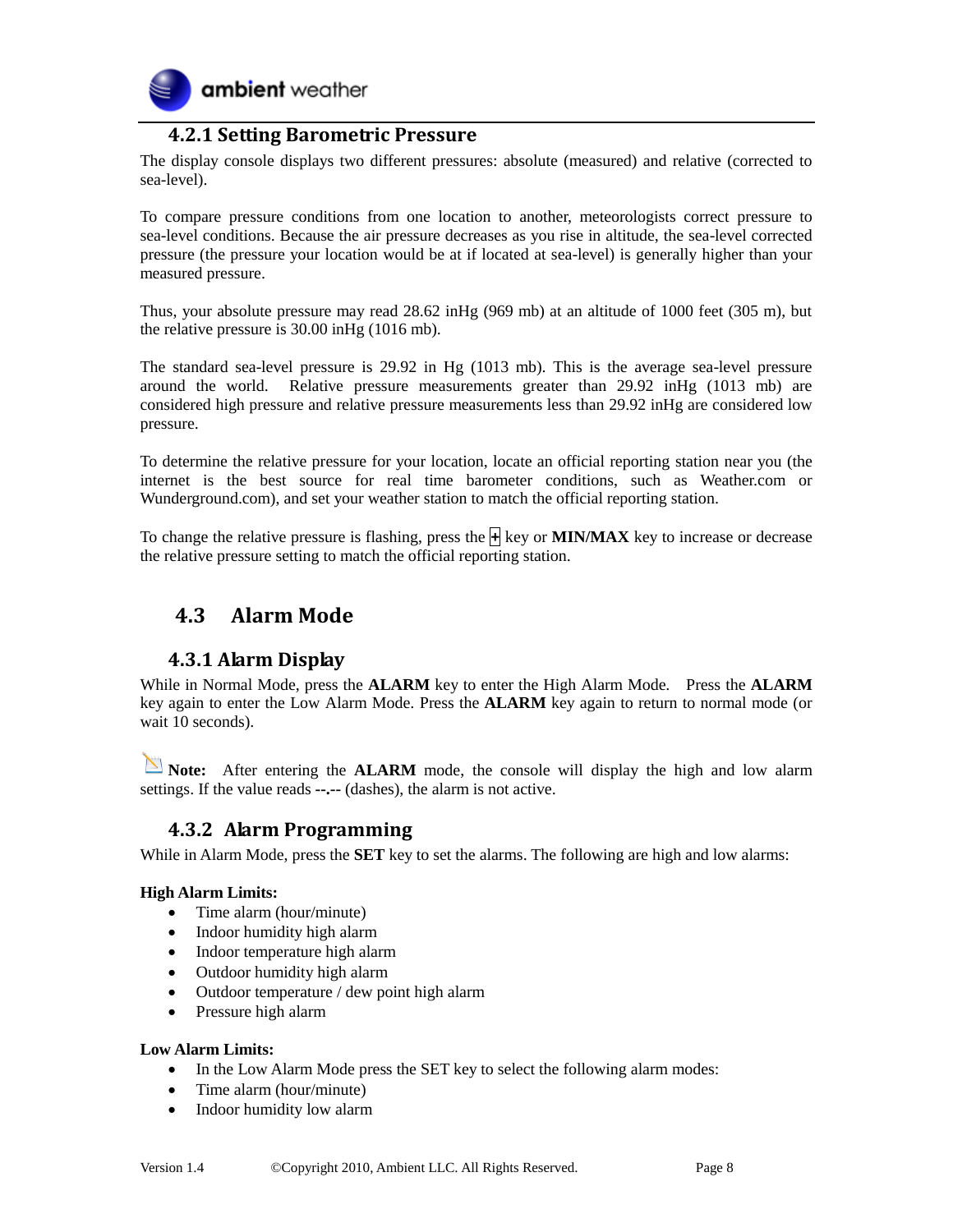

- Indoor temperature low alarm
- Outdoor humidity low alarm
- Outdoor temperature / dew point low alarm
- Pressure low alarm

In the alarm mode, Press the  $\bigoplus$  key or **MIN/MAX** key to change or scroll the alarm value while the specific alarm is flashing.

Hold the **+** key or **MIN/MAX** key for 3 seconds to change the number rapidly. Press the **ALARM** key to select the alarm on or off (if alarm is enabled, the speaker icon on the LCD will be turned on indicating the alarm function has been enabled).

Press the **SET** key to confirm the setting and continue pressing the **SET** key to toggle through each alarm mode until it returns to the normal display mode.

<span id="page-8-0"></span>Press the **SNOOZE** key or wait 10 seconds, and the alarm mode will return to the normal mode.

#### **4.3.3 Cancelling the Alarm**

When an alarm condition has been activated, the specific alarm will sound and flash for 120 seconds. Press any key to cancel the alarm.

When an alarm condition is activated again within 10 minutes, the alarm will not sound but will continue to flash until the weather condition is stable. This feature is useful to avoid repeated triggering for the same alarm value.

<span id="page-8-1"></span>The alarm will reset automatically once the value has fallen below the set value, or if a new value is entered.

#### **4.3.4 Outdoor Alarm – Temperature vs. Dew Point**

When the outdoor weather alarm has been triggered, it will flash on the LCD display and the general outdoor alarm icon and high/low alarm icon will flash. For example, in the outdoor temperature display mode, when dew point high alarm is triggered the **DEW POINT** icon will flash along with general outdoor alarm icon and high alarm icon, indicating that the current alarm source is from dew point.

#### Temperature display mode

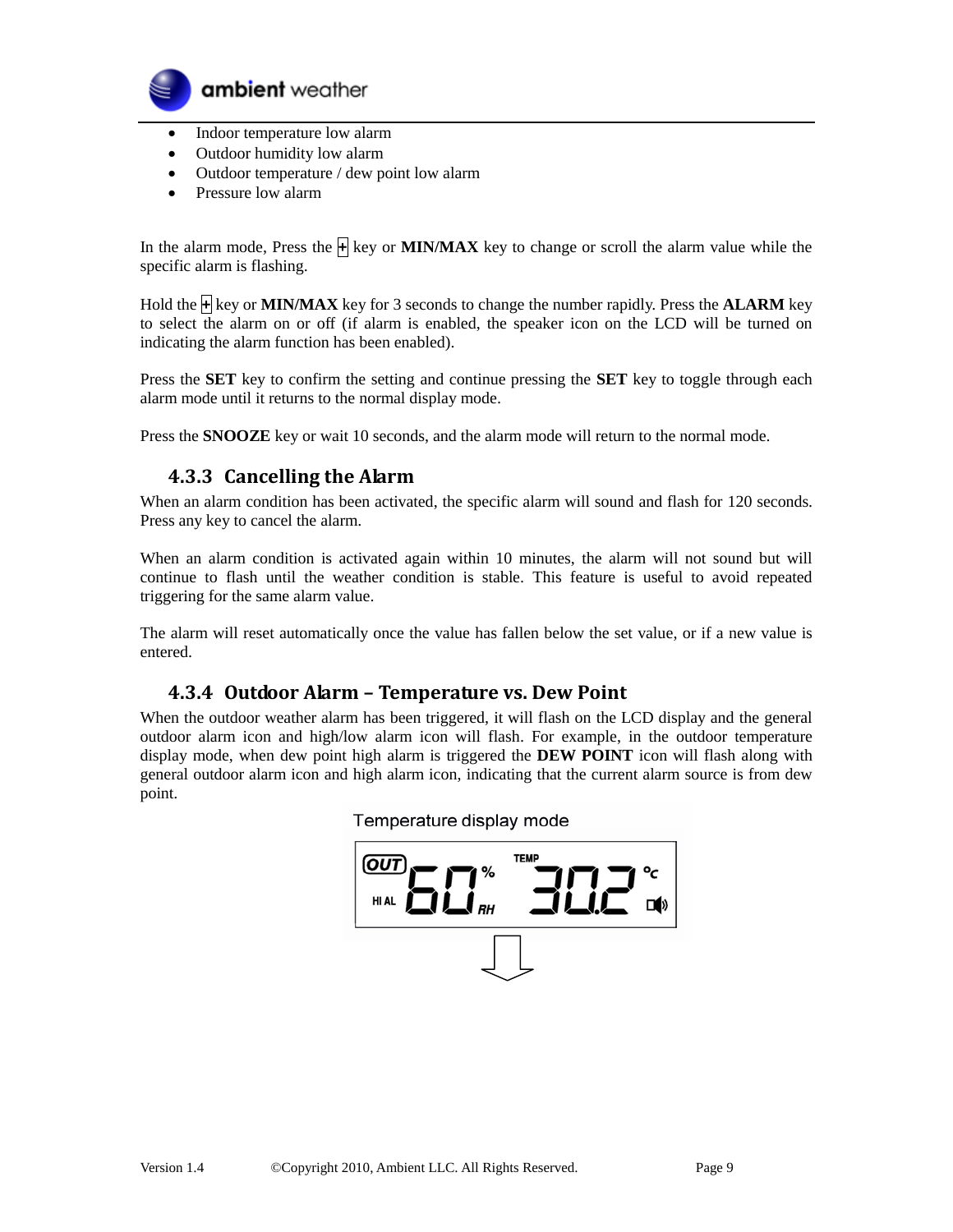



## <span id="page-9-0"></span>**4.4 Min/Max Mode**

While in Normal Mode, press the **MIN/MAX** key to enter the maximum mode, and the **MAX** icon and maximum records will be displayed and begin flashing.

Press **MIN/MAX** key again to enter the minimum mode, and the **MIN** icon and minimum records will be displayed and begin flashing.

Press **MIN/MAX** key again to return the Normal Mode.

In the maximum reading Mode, press the **+** key to display the maximum values with the time and date time stamp at which the maximum value occurred (the maximum value will begin flashing).

- 1. Indoor humidity maximum
- 2. Indoor temperature maximum
- 3. Outdoor humidity maximum
- 4. Outdoor temperature maximum
- 5. Pressure maximum

In the minimum reading Mode, press the  $\mathbf{H}$  key to display the minimum values with the time and date time stamp at which the minimum value occurred (the minimum value will begin flashing).

- 1. Indoor humidity minimum
- 2. Indoor temperature minimum
- 3. Outdoor humidity minimum
- 4. Outdoor temperature minimum
- 5. Pressure minimum

While in the minimum or maximum mode, press the **SET** key for two seconds to reset the value (that is flashing) and associated date and time to the current reading.

<span id="page-9-1"></span>Press the **SNOOZE** key or wait 10 seconds, and the Min/Max mode will return to Normal Mode.

## **4.5 Other Console Features**

<span id="page-9-2"></span>The following section describes additional console features.

#### **4.5.1 Weather Forecasting**

Note: The weather forecast or pressure tendency is based on the rate of change of barometric pressure. In general, when the pressure increases, the weather improves (sunny to partly cloudy) and when the pressure decreases, the weather degrades (cloudy to rain).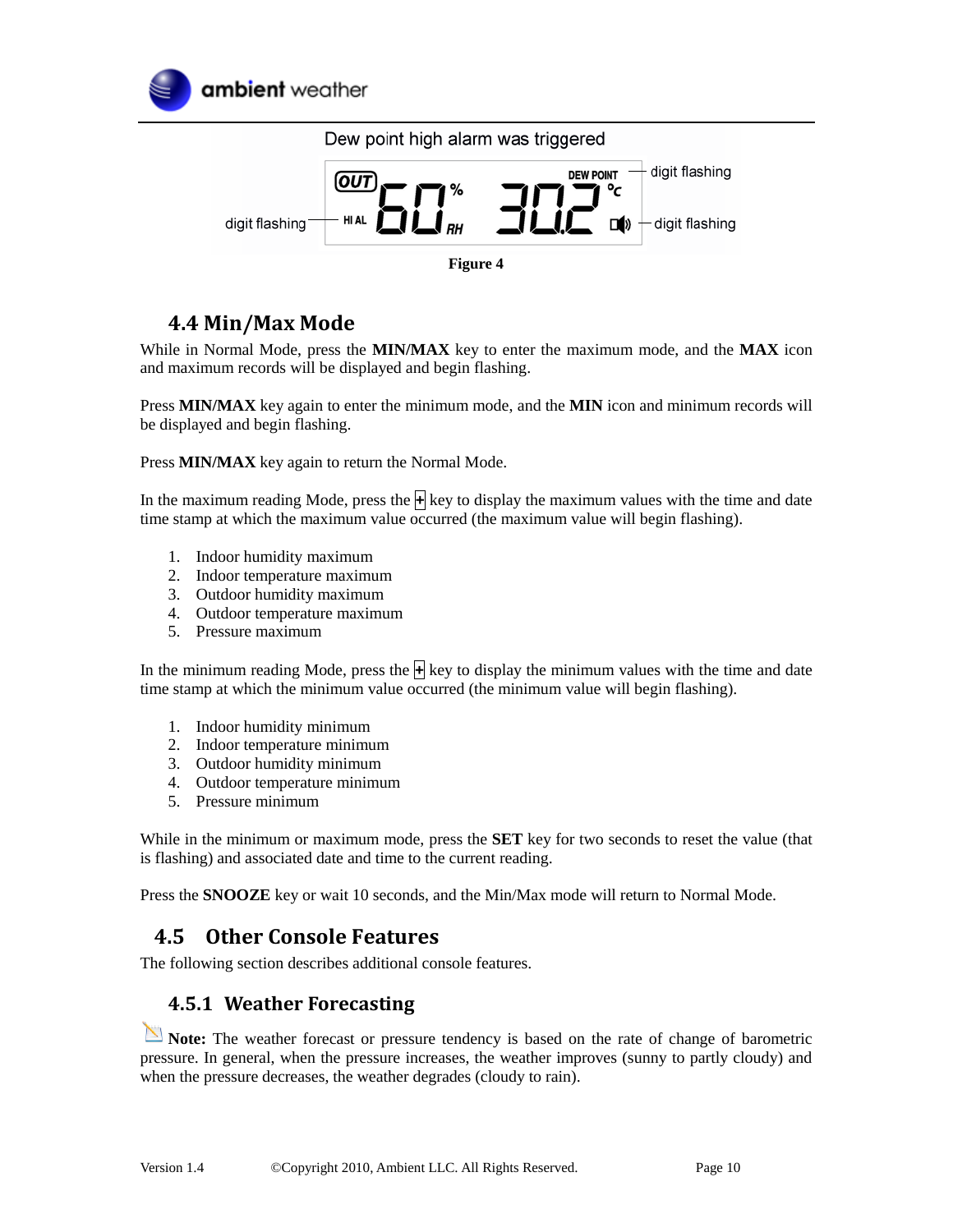

The weather forecast is an estimation or generalization of weather changes in the next 24 to 48 hours, and varies from location to location. The tendency is simply a tool for projecting weather conditions and is never to be relied upon as an accurate method to predict the weather.

#### <span id="page-10-0"></span>**4.5.2 Weather Icons**



<span id="page-10-1"></span>The four weather icons are Sunny, Partly Cloudy, Cloudy and Rainy. There are also two weather tendency indicators to show the air pressure tendency between the weather icons.

#### **4.5.3 Weather tendency indicator**

The weather tendency arrow is located between the weather icons to show the air pressure tendency and provide a forecast based on increasing or decreasing air pressure.

The arrow pointing to the right indicates that the air pressure is increasing and the weather is expected to improve. The arrow pointing the left indicates that the air pressure is decreasing and the weather is expected to deteriorate.

The weather tendency is based on the pressure change since last six hours. If the weather is changing, the weather tendency indicator (animated arrows) will flash for three hours, indicating the weather is expected to change. If the weather conditions become stable and no new weather change conditions are met, then the arrows will be fixed.

**Example 1:** Pressure is decreasing, weather is deteriorating.



**Example 2:** Pressure is increasing, weather is improving.

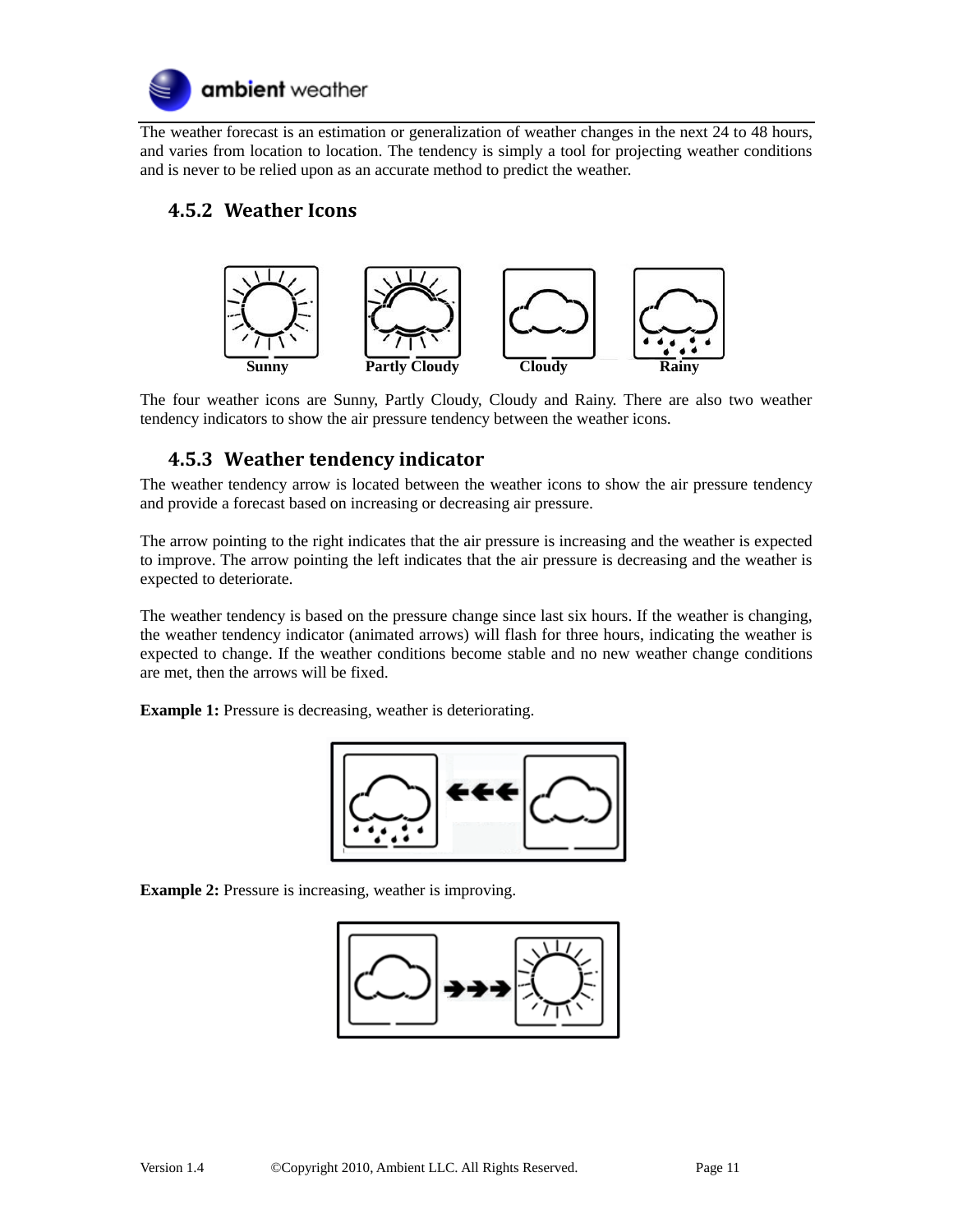

#### **4.5.4 Storm threshold indicator**

<span id="page-11-0"></span>The storm threshold (the negative rate of pressure change signifying a storm is expected) can be adjusted by the user from level 3 to level 9 (the default level 4 mbar/hour).

When negative rate of change of pressure is exceeded for 3 hours, the storm warning indicator will be activated, and the clouds with rain icon and tendency arrows will flash for 3 hours indicating the storm warning feature has been activated.



#### <span id="page-11-1"></span>**4.5.5 Pressure threshold setting**

The pressure threshold (the negative or positive rate of change of pressure signifying a change in the weather) can be adjusted by the user from level 2 to level 4 (default level 2 mbar/hour).

The lower the level pressure threshold setting, the higher sensitivity for weather forecast changes. Locations that experience frequent changes in air pressure require a higher setting compared to locations where the air pressure is typically stagnant.

#### <span id="page-11-2"></span>**4.5.6 Pressure Graph**

**Note:** The weather station bar graph flashes from right to left to prevent screen burn in. This feature cannot be turned off.

The pressure graph displays the barometric pressure for the last 24 hours. Each bar represents three hours.

| Term                      | <b>Definition</b>                                                           |  |  |
|---------------------------|-----------------------------------------------------------------------------|--|--|
| Absolute Barometric       | Relative barometric pressure, corrected to sea-level. To compare            |  |  |
| Pressure                  | pressure conditions from one location to another, meteorologists correct    |  |  |
|                           | pressure to sea-level conditions. Because the air pressure decreases as     |  |  |
|                           | you rise in altitude, the sea-level corrected pressure (the pressure your   |  |  |
|                           | location would be at if located at sea-level) is generally higher than your |  |  |
|                           | measured pressure.                                                          |  |  |
| Accuracy                  | Accuracy is defined as the ability of a measurement to match the actual     |  |  |
|                           | value of the quantity being measured.                                       |  |  |
| HectoPascals (hPa)        | Pressure units in SI (international system) units of measurement. Same      |  |  |
|                           | as millibars $(1 hPa = 1 mbar)$                                             |  |  |
| Hygrometer                | A hygrometer is a device that measures relative humidity. Relative          |  |  |
|                           | humidity is a term used to describe the amount or percentage of water       |  |  |
|                           | vapor that exists in air.                                                   |  |  |
| Inches of Mercury (in Hg) | Pressure in Imperial units of measure.                                      |  |  |
|                           | 1 inch of mercury $=$ 33.86 millibars                                       |  |  |
| Range                     | Range is defined as the amount or extent a value can be measured.           |  |  |

# <span id="page-11-3"></span>**5. Glossary of Terms**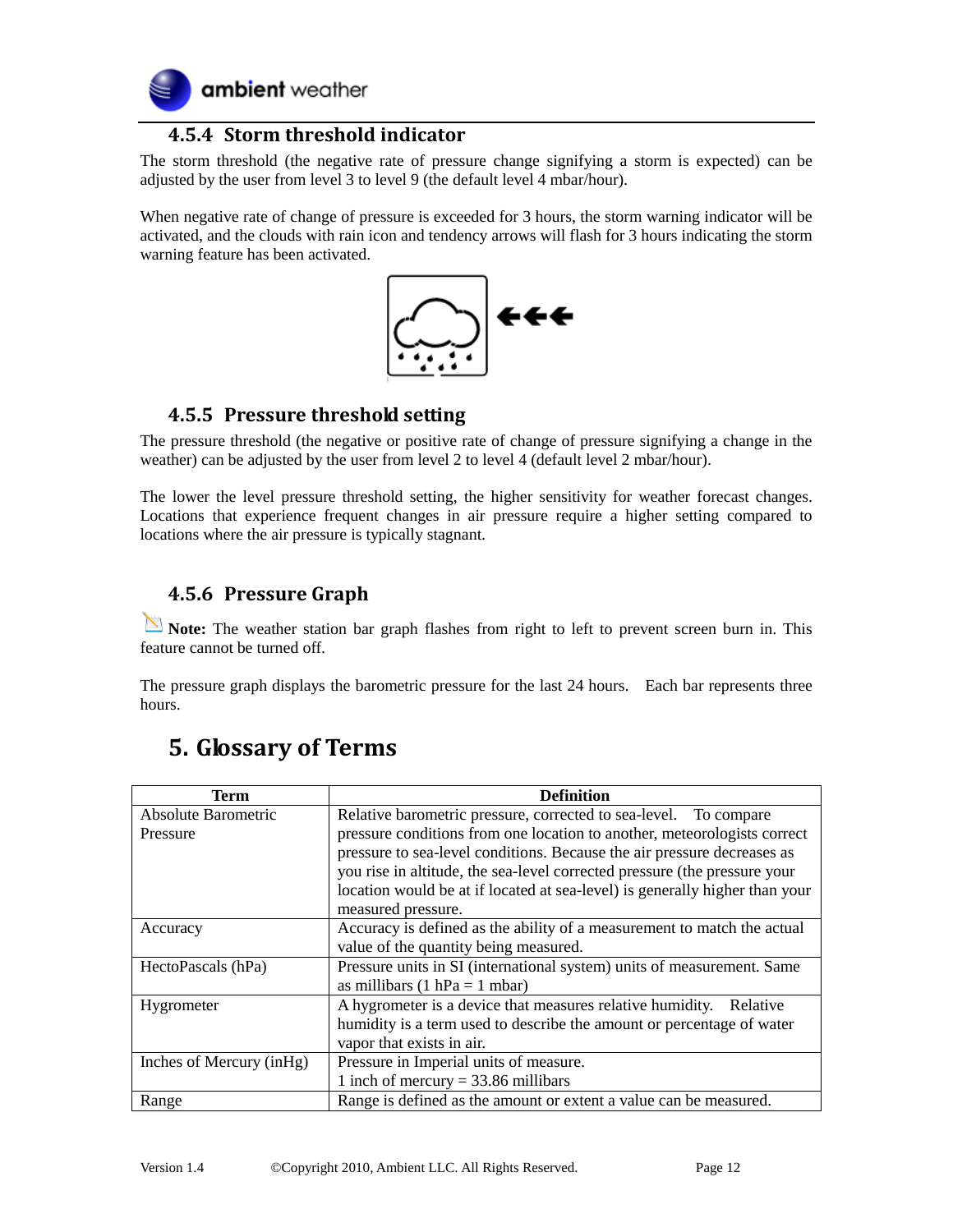

| Relative Barometric | Measured barometric pressure relative to your location or ambient |
|---------------------|-------------------------------------------------------------------|
| Pressure            | conditions.                                                       |

# <span id="page-12-0"></span>**6. Specifications**

#### <span id="page-12-1"></span>**6.1 Wireless Specifications**

- Line of sight wireless transmission (in open air): 300 feet
- Frequency: 433 MHz
- Update Rate: 48 seconds

## <span id="page-12-2"></span>**6.2 Measurement Specifications**

The following table provides specifications for the measured parameters.

| <b>Measurement</b>         | Range                           | <b>Accuracy</b>         | <b>Resolution</b>       |
|----------------------------|---------------------------------|-------------------------|-------------------------|
| <b>Indoor Temperature</b>  | 32 to 140 °F                    | $\pm$ 2 °F              | $0.1 \text{ }^{\circ}F$ |
| <b>Outdoor Temperature</b> | -40 to 149 $\mathrm{^{\circ}F}$ | $\pm$ 2 °F              | $0.1 \text{ }^{\circ}F$ |
| <b>Indoor Humidity</b>     | 1 to 99 %                       | $± 5\%$                 | $1\%$                   |
| <b>Outdoor Humidity</b>    | 20 to 95%                       | $± 5\%$                 | $1\%$                   |
| <b>Barometric Pressure</b> | 8.85 to 32.50 in Hg             | $\pm$ 0.08 inHg (within | $0.01$ in Hg            |
|                            |                                 | range of 27.13 to 32.50 |                         |
|                            |                                 | inHg)                   |                         |

## <span id="page-12-3"></span>**6.3 Power Consumption**

- Base station : 3 x AA 1.5V Alkaline batteries
- Remote sensor : 2 x AAA 1.5V Alkaline batteries
- Battery life: Minimum 12 months for base station Minimum 24 months for thermometer-hygrometer sensor (use lithium batteries in cold weather climates)

# <span id="page-12-4"></span>**7. Troubleshooting Guide**

If your question is not answered here, you can contact us as follows:

- 1. Email Support: [support@ambientweather.com](mailto:support@ambientweather.com)
- 2. Live Chat Support: [www.ambientweather.com/chat.html](http://www.ambientweather.com/chat.html) (M-F 8am to 4pm Arizona Time)
- 3. Technical Support: 480-283-1644 (M-F 8am to 4pm Arizona Time)

| <b>Problem</b>                           | <b>Solution</b>                                                     |
|------------------------------------------|---------------------------------------------------------------------|
| Wireless remote (thermo-hygrometer) not  | The maximum line of sight communication range is                    |
| reporting in to console.                 | 300'. Move the sensor assembly closer to the display                |
|                                          | console.                                                            |
| There are dashes on the display console. |                                                                     |
|                                          | If the sensor assembly is too close (less than $10^{\circ}$ ), move |
|                                          | the sensor assembly away from the display console.                  |
|                                          |                                                                     |
|                                          | Cycle power on the console. The console may have                    |
|                                          | exited the search mode.                                             |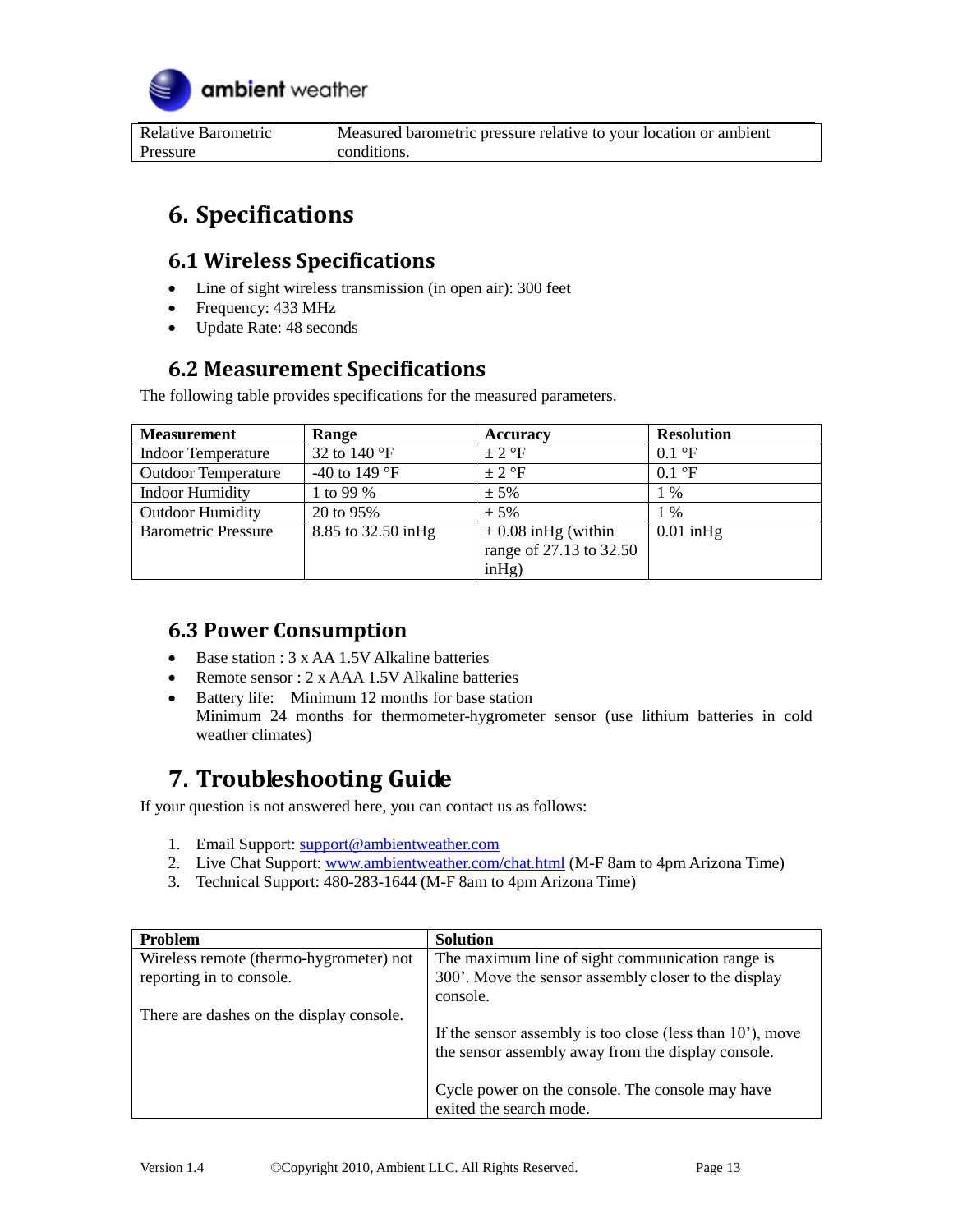

|                                                                    | Install a fresh set of batteries in the remote<br>thermo-hygrometer. For cold weather environments,<br>install lithium batteries.               |
|--------------------------------------------------------------------|-------------------------------------------------------------------------------------------------------------------------------------------------|
|                                                                    | Make sure the remote sensors are not transmitting<br>through solid metal (acts as an RF shield), or earth<br>barrier (down a hill).             |
|                                                                    | Move the display console around electrical noise<br>generating devices, such as computers, TVs and other<br>wireless transmitters or receivers. |
|                                                                    | Move the remote sensor to a higher location. Move the<br>remote sensor to a closer location.                                                    |
|                                                                    | Radio Frequency (RF) Sensors cannot transmit through<br>metal barriers (example, aluminum siding) or multiple,<br>thick walls.                  |
| Temperature sensor reads too high in the                           | Make sure the thermo-hygrometer is mounted in a                                                                                                 |
| day time.                                                          | shaded area on the north facing wall. Consider the                                                                                              |
|                                                                    | following radiation shield if this is not possible:                                                                                             |
|                                                                    | http://www.ambientweather.com/amwesrpatean.html                                                                                                 |
| Indoor and Outdoor Temperature do not                              | Allow up to one hour for the sensors to stabilize due to                                                                                        |
| agree                                                              | signal filtering. The indoor and outdoor temperature                                                                                            |
|                                                                    | sensors should agree within $4 \degree$ F (the sensor accuracy is                                                                               |
|                                                                    | $\pm$ 2 °F)                                                                                                                                     |
| Indoor and Outdoor Humidity do not                                 | Allow up to one hour for the sensors to stabilize due to                                                                                        |
| agree                                                              | signal filtering. The indoor and outdoor humidity sensors                                                                                       |
|                                                                    | should agree within 10 % (the sensor accuracy is $\pm$ 5 %)                                                                                     |
| Humidity is reading 20% at low humidity<br>or 95% at high humidity | The humidity sensor is out of range (20 to 95%)                                                                                                 |
| Absolute pressure does not agree with                              | You may be viewing the relative pressure, not the                                                                                               |
| official reporting station                                         | absolute pressure.                                                                                                                              |
|                                                                    |                                                                                                                                                 |
|                                                                    | Select the absolute pressure. Make sure you properly<br>calibrate the sensor to an official local weather station.                              |
|                                                                    |                                                                                                                                                 |
|                                                                    | The barometer is only accurate to $\pm$ 0.08 in Hg within the                                                                                   |
|                                                                    | following relative pressure range: 27.13 to 32.50 in Hg,                                                                                        |
|                                                                    | which corresponds to an altitude of -2,200 to 2,700 feet.                                                                                       |
|                                                                    | At higher altitudes, expect some non-linearity or error.                                                                                        |
| The forecast icon is not accurate                                  | The weather station console must run for several days to                                                                                        |
|                                                                    | trend barometric pressure.                                                                                                                      |
|                                                                    | The weather forecast is an estimation or generalization of                                                                                      |
|                                                                    | weather changes in the next 24 to 48 hours, and varies                                                                                          |
|                                                                    | from location to location. The tendency is simply a tool                                                                                        |
|                                                                    | for projecting weather conditions and is never to be                                                                                            |
|                                                                    | relied upon as an accurate method to predict the weather.                                                                                       |
| Display console contrast is weak                                   | Replace console batteries with a fresh set of batteries.                                                                                        |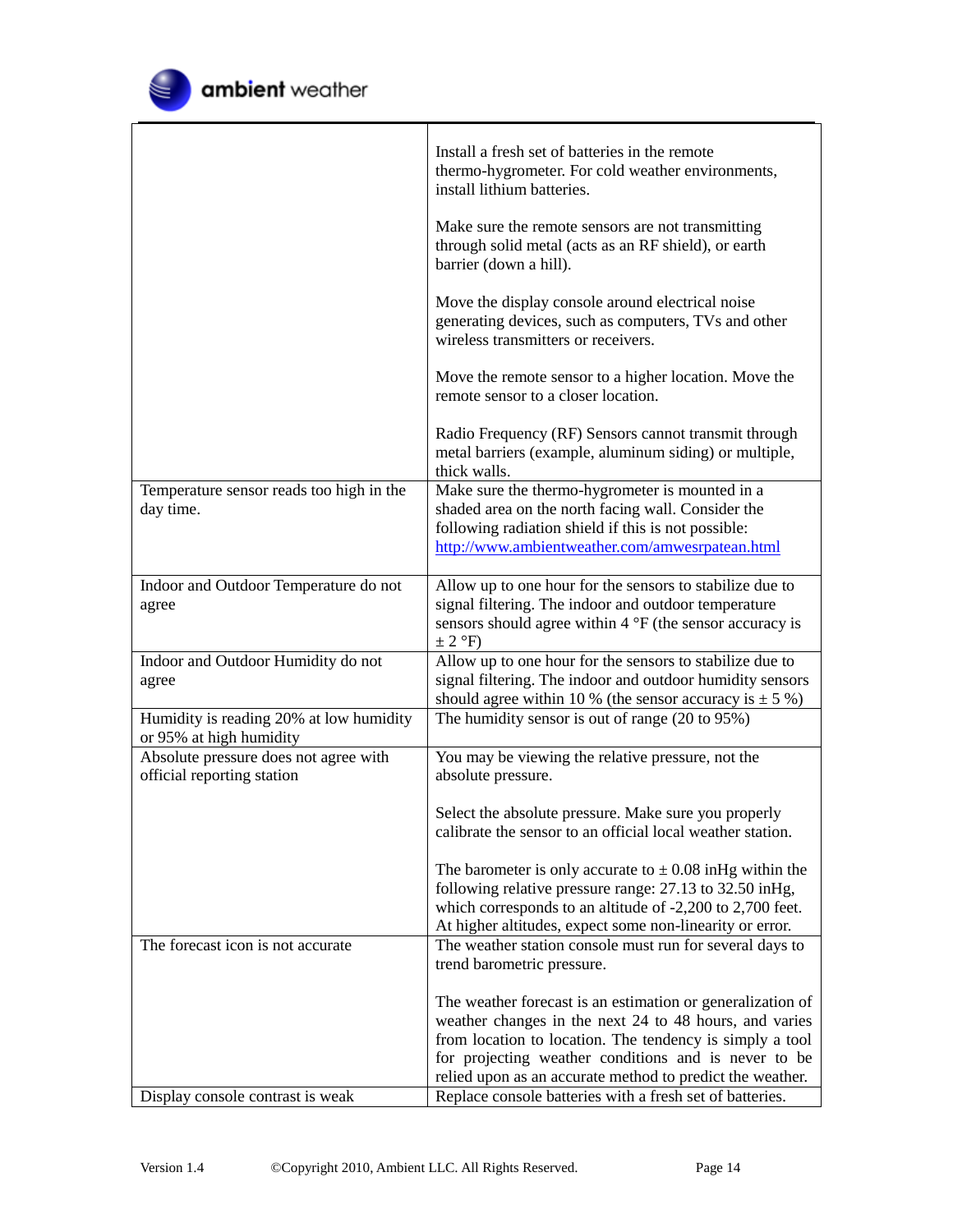

## <span id="page-14-0"></span>**8. Accessories**

The following software and hardware accessories are available for this weather station at [www.AmbientWeather.com](http://www.ambientweather.com/) .

| <b>Accessory</b>                                       | Image | <b>Description</b>                          |
|--------------------------------------------------------|-------|---------------------------------------------|
| <b>Energizer AA Lithium</b>                            |       | AA lithium batteries for cold weather       |
| Battery (2-pack) - Batteries<br>for Long Life and Cold |       | climates.                                   |
| <b>Climates</b>                                        |       |                                             |
| <b>Ambient Weather</b>                                 |       | Solar Radiation Shield improves temperature |
| <b>SRS100LX Temperature</b>                            |       | accuracy for hot weather climates. Remove   |
| and Humidity Solar                                     |       | the rain guard and install over             |
| <b>Radiation Shield</b>                                |       | thermo-hygrometer.                          |

#### <span id="page-14-1"></span>**9. Liability Disclaimer**

Please help in the preservation of the environment and return used batteries to an authorized depot. The electrical and electronic wastes contain hazardous substances. Disposal of electronic waste in wild country and/or in unauthorized grounds strongly damages the environment.

Reading the "User manual" is highly recommended. The manufacturer and supplier cannot accept any responsibility for any incorrect readings and any consequences that occur should an inaccurate reading take place.

This product is designed for use in the home only as indication of weather conditions. This product is not to be used for medical purposes or for public information.

The specifications of this product may change without prior notice.

This product is not a toy. Keep out of the reach of children.

No part of this manual may be reproduced without written authorization of the manufacturer.

Ambient, LLC WILL NOT ASSUME LIABILITY FOR INCIDENTAL, CONSEQUENTIAL, PUNITIVE, OR OTHER SIMILAR DAMAGES ASSOCIATED WITH THE OPERATION OR MALFUNCTION OF THIS PRODUCT.

#### <span id="page-14-2"></span>**10. FCC Statement**

#### **Statement according to FCC part 15.19:**

This device complies with part 15 of the FCC rules. Operation is subject to the following two conditions:

- 1. This device may not cause harmful interference.
- 2. This device must accept any interference received, including interference that may cause undesired operation.

#### **Statement according to FCC part 15.21:**